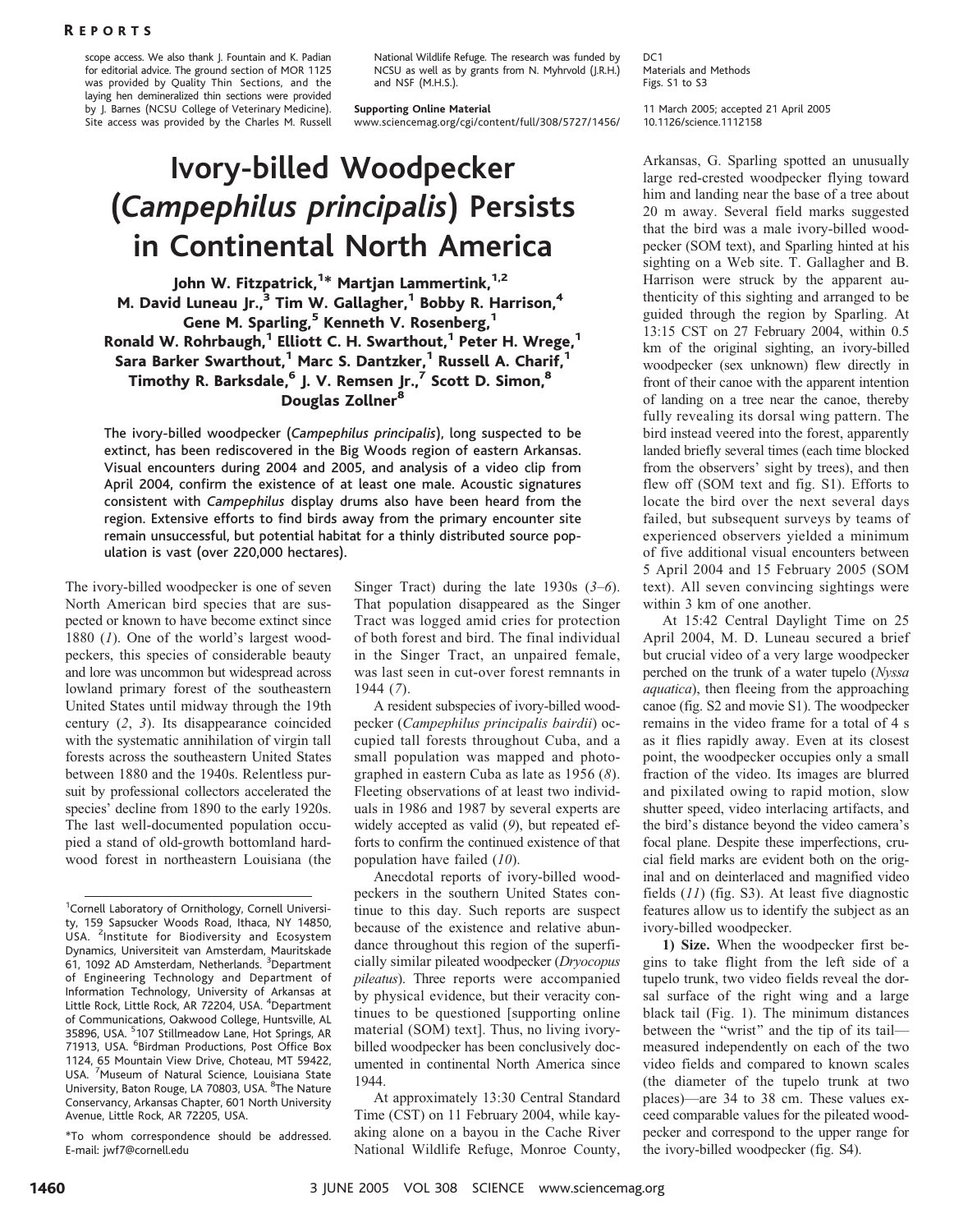2) Wing pattern at rest. These same two video fields (Fig. 1) reveal an extensive posterior white region on the opening wing, sharply bordered by an anterior black patch that corresponds to upper wing coverts and wrist area. Such extensive white on the secondary flight feathers is consistent with both sexes of ivory-billed woodpecker. The only comparably large white patch anywhere on a pileated woodpecker is the underwing lining, which would be obscured at this early stage of wing extension, and any barely visible portion of the white underwing should appear anteriorly, not posteriorly, on the wing.

3) Wing pattern in flight. During the first 1.2 s of flight, the fleeing woodpecker completes 10 full wingbeats before being obscured temporarily by a tupelo trunk (fig. S3). All visible wingbeats reveal extensive white patches on the posterior dorsal and ventral wing surfaces, representing entirely white secondary and innermost primary flight feathers. Body and wing tips are black. Video images of flying pileated woodpeckers, including our model during reenactment (11), consistently reveal a different pattern: Ventrally, white winglinings are bordered by a dark trailing edge. Dorsally, a white band (proximally narrow, distally broadening into a wide spot along the base of the inner primaries) is surrounded by an otherwise all-dark upper wing surface (Fig. 2).

4) White plumage on dorsum. As the fleeing woodpecker gains elevation (video fields 966.7 to 1016.7 in fig. S3), white plumage is clearly evident on the back between the wings. Ivory-billed woodpeckers have a pair of longitudinal dorsal stripes that approach one another on the middle and lower back (Fig. 2), producing a white area



Fig. 1. Zoomed segment of frame 33.3 from the Luneau video (fig. S3), one of two consecutive frames in which the woodpecker's right wing is revealed immediately before flight. The large white area represents a dorsolateral view of the secondary flight feathers. Bracketed arrows mark the exposed distance between a spot near the bird's wrist and the tip of its tail, which is thrusting laterally upon takeoff. Parallel white bars identify two diameters of the tree trunk, measured later for scale. The inset sketch (by J. Fitzpatrick) interprets the approximate position of the bird, including unrevealed portions (dotted lines and shaded background).

that is visible on a dorsal view of a fleeing bird. Pileated woodpeckers have lateral white marks on the sides of the head and neck but lack any trace of white on the dorsum.

5) Black-white-black pattern of the perched bird. In the Luneau video (26 to 21 s before the zero point in fig. S3), a blurry white object bordered above and below by black is visible on a distant tupelo trunk (fig. S5). The object was not present during subsequent inspections of the site, when we determined that it had been situated 4 m above

the water, on a tree located 3 m from the trunk from which the woodpecker flew 21 s later. We interpret the object to be a large perched woodpecker. Among candidate species, the observed pattern fits only that of the ivory-billed woodpecker. Placing a life-sized model on the same tree trunk produced a similar image (fig. S5).

Two other features suggesting the ivorybilled woodpecker are evident on the Luneau video, but we do not currently regard them as diagnostic, in part because we lack suf-



Fig. 2. Selected video frames of the woodpecker in the Luneau video [(A and C), left column], comparably distant and imperfect video frames of a pileated woodpecker recorded in the study area in similar postures [(B and D), left column], and interpretative sketches by J. Fitzpatrick (right column). With these distances and light conditions, bleeding tends to exaggerate the apparent extent of white in the wings. However, careful study of these and numerous other video examples consistently reveals dark trailing edges on both upper and lower wing surfaces of pileated woodpeckers—features not present on the bird in the Luneau video.